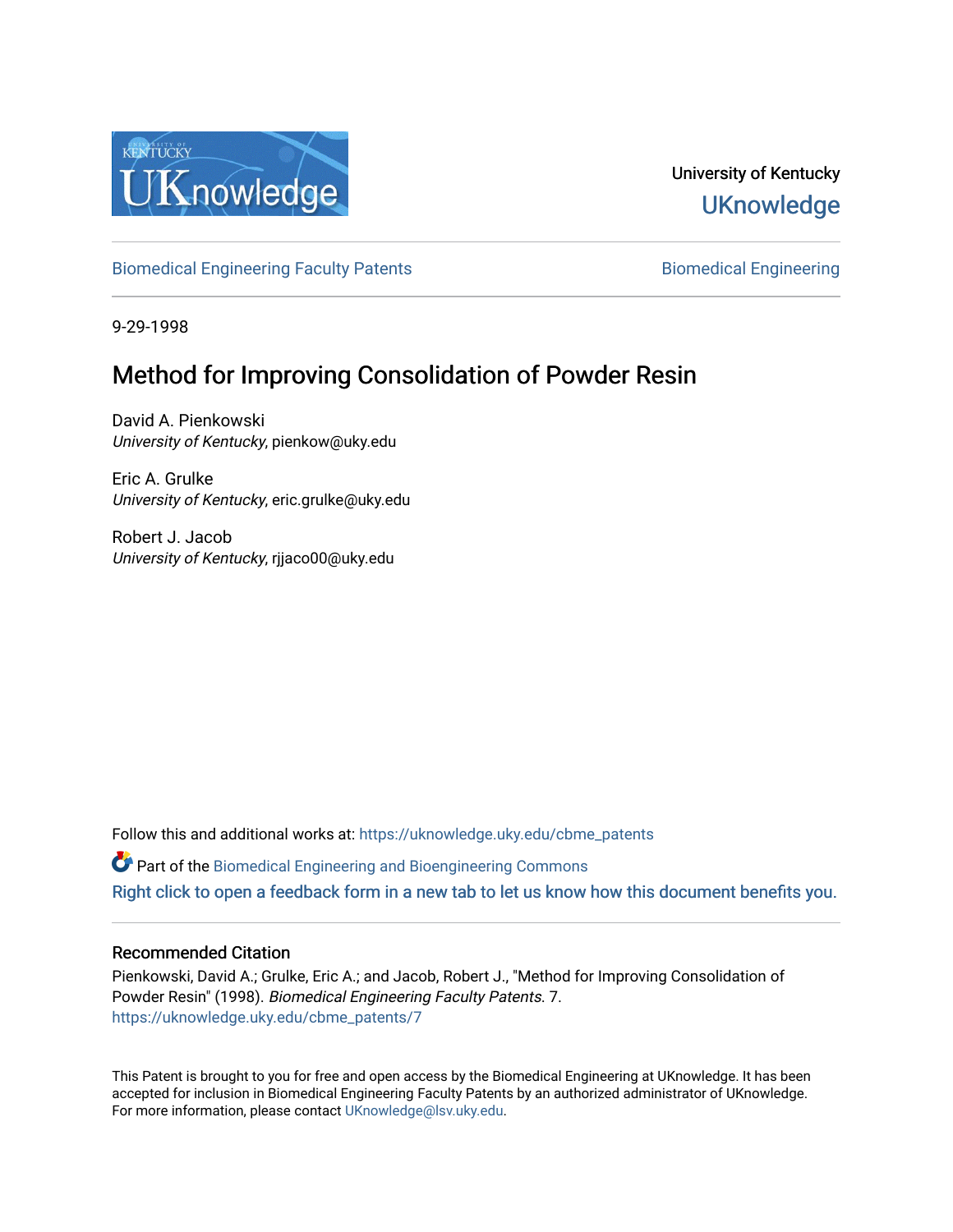

# United States Patent [19] [11] Patent Number: 5,814,266

## [54] METHOD FOR IMPROVING CONSOLIDATION OF POWDER RESIN

- [75] Inventors: David A. Pienkowski; Eric A. Grulke; **Robert J. Jacob**, all of Lexington, Ky.  $\begin{array}{c} 5,096,5494,629 \end{array}$
- [73] Assignee: University of Kentucky Research
- [21] Appl. No.:  $650,605$
- 
- 
- 264/492; 264/331.11; 264/331.17; 264/345;
- [58] Field of Search .............................. .. 528/502 c, 503, diameter D2 50 as to form a Particle mixture; (3) applying 4

## U.S. PATENT DOCUMENTS particles.

## Pienkowski et al. [45] Date of Patent: Sep. 29, 1998

| 4,014,965 |                                |
|-----------|--------------------------------|
| 4,436,682 |                                |
| 5.017.311 | 5/1991 Furusawa et al.  264/23 |
| 5,026,511 |                                |
| 5,096,654 |                                |
| 5.494,629 |                                |

Primary Examiner—Fred Teskin

Attorney, Agent, or Firm—King and Schickli

### **ABSTRACT**  $[57]$

[22] Filed: May 20, 1996<br>  $\overline{AB} = \overline{AB}$  A method for improving consolidation of powder resin is<br>  $\overline{AB} = \overline{AB}$   $\overline{AB} = \overline{AB}$  and  $\overline{BC}$  are provided. The method broadly includes the steps of: (1) [51] Int. Cl.  $\frac{6}{152}$  I.S. Cl.  $\frac{264}{443}$   $\frac{264}{443}$   $\frac{264}{443}$   $\frac{264}{443}$   $\frac{264}{443}$   $\frac{264}{443}$   $\frac{264}{443}$   $\frac{264}{443}$   $\frac{264}{443}$   $\frac{264}{443}$   $\frac{264}{443}$   $\frac{264}{443}$   $\frac{264}{443}$   $\frac{$ [52] US. Cl. ........................ .. 264/443; 264/442; 264/489; Sorting particles of the Powder resin according to their 528/502 R; 528/502 C; 528/503 diameter D1 with the sorted particles having a second 528/502 R; 528/502 C; 503 diameter D2 so as to form a particle mixture; (3) applying a 528/502 R; 264/437, 442, 443, 331.17, vibration to the particle mixture; (4) heating the particle<br>528/502 R; 264/437, 442, 443, 431.11, 345, 489, 492 mixture; and (5) delivering the particle mixture through a 474, 476, 331.11, 345, 489, 492 mixture; and (5) delivering the particle mixture through a '' nozzle or into a mold. The particle diameters D1 and D2 are [56] References Cited chosen so that once combined there is optimal close packing of the three-dimensional spaces between the powder resin

### 18 Claims, No Drawings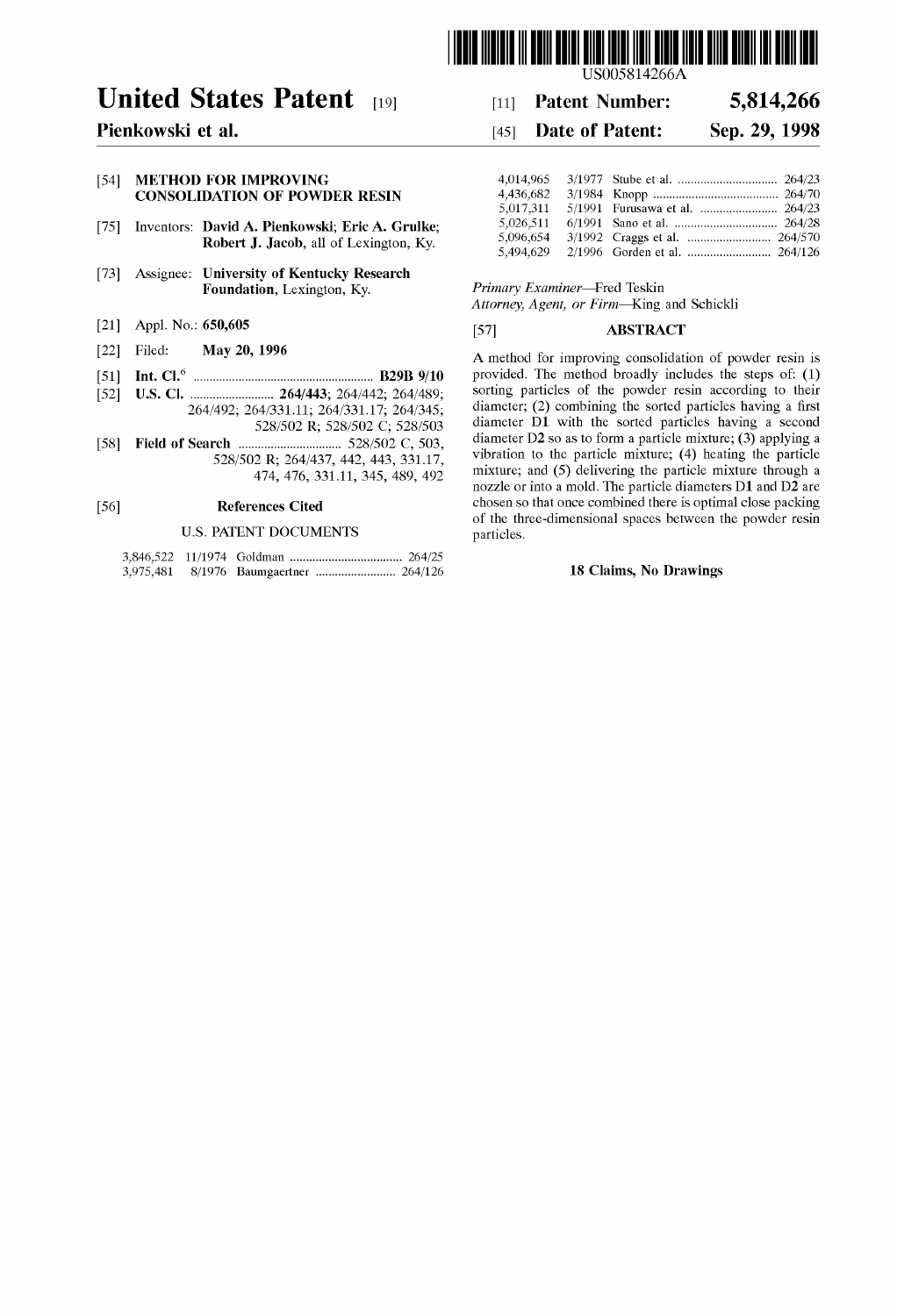$30$ 

35

## METHOD FOR IMPROVING CONSOLIDATION OF POWDER RESIN

## TECHNICAL FIELD

The present invention relates generally to a process or method for producing consolidated products from polymer poWder resins, and more particularly, to an improved method for enhancing the consolidation of poWder resin particles such as ultrahigh-molecular-Weight polyethylene polymer particles.

## BACKGROUND OF THE INVENTION

In recent years, consolidation of poWdered materials has become increasingly important as a fundamental technology for the development of many common and useful materials. For example, poWdered metals can be consolidated to high density materials from Which a Wide variety of industrial and consumer products can be produced. Of course, the increas ing importance of poWdered materials has largely resulted from efforts to improve the quality of the end product. With each new use or potential application new quality concerns surface and must be addressed. Accordingly, it should be appreciated that a continuous need exists for improved methods or processes for consolidating poWdered materials into finished products, especially the consolidation of polymeric poWder resins. 15 25

Various efforts have been made in the past to improve the consolidation of poWdered materials. These have often focused upon the concept of forcing the poWdered particles through a nozzle at an elevated pressure and temperature in order to increase the compaction. As an example of these processes being applied to polymeric materials, US. Pat. No. 5,494,629 to Gorden et al. discloses an injection molding process for forming an ultrahigh-molecular-Weight poly ethylene Wherein the injection takes place at a temperature of between  $160^{\circ}-260^{\circ}$  C. and an injection pressure between 80—150 megapascals. Other approaches revolving around this central concept are disclosed in U.S. Pat. Nos. 5,026,511 to Sano et al. and US. Pat. No. 5,096,654 to Craggs et al.

Another prior art concept relates to the application of vibration in order to increase the compaction of poWder resin particles. As an example, US. Pat. No. 4,014,965 to Stube et al. discloses a process Wherein vibratory compac tion is used When forming articles from a thermoplastic resin polymer powder. Specifically, the vibratory compaction is applied to the poWder material at frequencies Within the range of about  $1-25,000$  cycles per second, with the vibration causing increased compaction betWeen the material particles. Another, similar approach is disclosed in US. Pat. No. 5,017,311 to FurusaWa et al.

Additionally, other efforts for improving the consolidation of poWder resin particles have been directed toWards apply ing radiant energy to the particles. For example, US. Pat. No. 3,846,522 to Goldman discloses such a process for  $55$ forming a shaped plastic article wherein microwave energy is used to heat the thermoplastic resin particles. Thus, the heating of the resin alloWs for the amount of compaction to be controlled.

Despite these prior art efforts to increase consolidation, 60 certain applications of poWder resin materials require that still better consolidation be obtained in order to provide the final molded product with desirable physical properties for reliable long term operation in the anticipated Working environment.

For example, ultrahigh-molecular-Weight polyethylene poWder resin is used in constructing bearing surfaces of

10 implant Without producing excessive Wear particulates and prosthetic total hip, knee and shoulder joint replacements, such as described in Applicant's co-pending U.S. patent application Ser. No. 08/623,605, filed Mar. 28, 1996, now US. Pat. No. 5,702,456, and entitled "Method for Reducing the Generation of Wear Particulates from An Implant". Currently used methods of consolidating ultrahigh molecular-Weight polyethylene poWder resin particles are believed to be incapable of producing a material With sufficient consolidation to withstand long term use as an submicron-sized debris. These particulates and debris become entrapped in the tissue surrounding the implant and effect an immune response. Over time, such an immune response may result in joint implant failure.

Thus, it is clear that a need exists for enhancing the integrity of consolidation of poWder resin particles so that products molded therefrom perform better in their intended operating environments. Additionally, by further increasing the integrity of consolidation, it should be possible to identify additional applications and beneficial uses for materials formed from the highly consolidated poWder resin.

## SUMMARY OF THE INVENTION

Accordingly, it is a primary object of the present invention to provide a method for improving consolidation of poWder resin overcoming the above-described limitations and dis advantages of the prior art.

Another object of the present invention is to provide a method for improving consolidation of poWder resin Which increases the performance, as Well as potential uses and applications, of materials formed therefrom.

Yet another object of the present invention is to provide a method for improving consolidation of poWder resin wherein particles of predetermined differing sizes are used so as to provide optimum packing of the three-dimensional spaces between the resin powder particles.

40 folloWs and in part Will become apparent to those skilled in 45 pointed out in the appended claims. Additional objects, advantages and other novel features of the invention Will be set forth in part in the description that the art upon examination of the folloWing or may be learned with the practice of the invention. The objects and advantages of the invention may be realized and obtained by means of the instrumentalities and combinations particularly

To achieve the foregoing and other objects, and in accor dance With the purposes of the present invention as described herein, a method for improving the consolidation of poWder resin particles is provided. The method includes the initial step of sorting virgin poWder resin particles according to their diameter. The method next includes combining the sorted particles having a first diameter  $D1$ with the sorted particles having a second diameter D2 so as to form a particle mixture. It should be recognized that the particles having diameter D1 are larger than the particles having diameter D2. Furthermore, the ratio of D2/D1 is preferably less than 0.225, but more than 0.155. For example, a distribution of poWder particles, like those of table 1, Would have a D1 of 70—90 and more preferably 80 microns and the D2 particles Would range in diameter from 10.4 to 20 and more preferably from 12.4 to 18 microns. Accordingly, it should be appreciated that by combining particles having a larger diameter D1 with particles having a smaller diameter D2, increased consolidation between the powder resin particles is achieved. More specifically, the particles With diameters D1 and D2 provide optimal close packing of the three-dimensional spaces betWeen the poWder

 $50$ 

65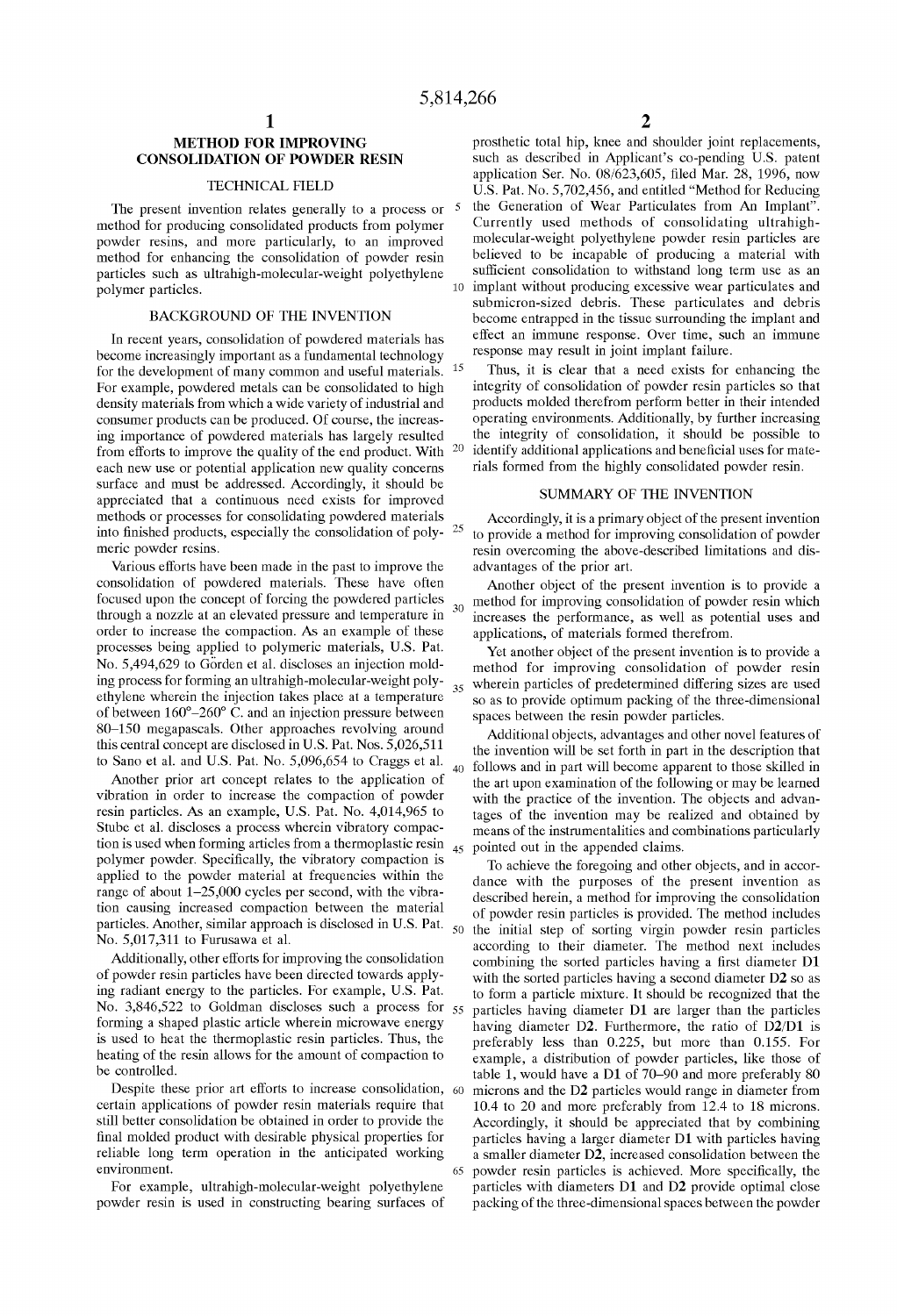25

35

40

60

65

resin particles. Thus, the particles are packed as closely together as possible, decreasing the air filled space and, accordingly, enhancing the integrity of the consolidation process and thereby reducing any tendency of the particles to become separated during use of the resulting consolidated material.

The method also includes the step of vibrating the particle mixture. The method further includes the steps of heating the particle mixture, as Well as, delivering the particle mixture delivery through the nozzle cooperatively aid in further improving the consolidation between the powder resin particles.

Preferably, the vibrating is applied to the particle mixture prior to and/or simultaneously with delivering the particle  $15$ mixture through the nozzle. Vibrating the particles at an ultrasonic frequency is particularly effective although, of course, other frequencies of vibration could be applied. With respect to the heating of the particle mixture, the heat is preferably supplied by either infrared or microWave elec tromagnetic radiation and may be applied prior to and/or simultaneously With delivering the particle mixture through the nozzle. Of course, the vibration frequency and applied heat energy may be varied as necessary depending upon the type of powder resin and size of resin particles being processed. The goal is to bring the poWder resin to just above its melting point as it is pressed and extruded through the nozzle or even formed in a mold.

As should be appreciated, the particle mixture is delivered through the nozzle at an elevated pressure sufficient to achieve a compaction ratio of approximately 6:1 between the particles. Preferably, the pressure in the nozzle is typically 34.0 MPa or greater. Furthermore, the delivery through the nozzle at an elevated pressure also causes the temperature of the particle mixture to be increased. Preferably, the resin temperature reaches a level above the melting point of the particles to increase the fusion between the closely compacted particles. Advantageously, by rapidly forcing the particles at an elevated pressure and temperature through the noZZle, a still further increased consolidation is achieved betWeen the particles.

In accordance With yet another aspect of the present invention, sorted particles having a third diameter D3 may be combined With the sorted particles having diameters D1 and D2 to form the particle mixture. Preferably, the particles having diameter D1 and D2 are larger than the particles having diameter D3. The size of the D3 particles is selected so that the D3 particles fill the space between the D1 and D2 particles in the particle mixture increasing particle density and further reducing air space/volume prior to compaction. 45  $50$ 

Still other objects of the present invention Will become apparent to those skilled in this art from the folloWing description Wherein there is shoWn and described a preferred embodiment of this invention, simply by way of illustration 55 of one of the modes best suited to carry out the invention. As it will be realized, the invention is capable of other different embodiments and its several details are capable of modification in various, obvious aspects all Without departing from the invention. Accordingly, the drawings and descriptions will be regarded as illustrative in nature and not as restrictive.

## DETAILED DESCRIPTION OF THE INVENTION

A detailed description is noW provided for the present invention, and more specifically for the method for improv-

under pressure through a nozzle. The vibrating, heating and 10 WPE particles have been repeatedly found in the tissues ing consolidation of polymeric poWder resins. As Will become apparent from the disclosure set forth herein, the ability to closely compact polymeric poWder resin particles is important When developing materials made therefrom. The use and application of such materials often require a high degree of consolidation betWeen the poWder resin particles. For example, ultrahigh-molecular-Weight polyeth ylene (UHMWPE), a material created from a powder resin, is used in constructing prosthetic total joint implants. UHM surrounding aseptically loosened implants. This is a direct result of state of the art methods of consolidating UHMWPE powder resin not producing a sufficiently or completely consolidated material capable of avoiding this problem.

> The present method for improving consolidation of poW der resin first includes the step of sorting particles of the poWder resin according to the diameter of the particles. Next, the method includes the step of combining the sorted particles having a first diameter D1 with the sorted particles having a second diameter D2 so as to form a particle mixture. Preferably, the D2 particles are significantly smaller than the D1 particles. In addition, the diameter ratio of the D2 particles to the D1 particles is preferably less than 0.225 but greater than 0.155.

30 Advantageously, the sizes of the particles having diameters D1 and D2 are chosen so as to provide optimal close packing of the three-dimensional spaces between the powder particles. Preferably, the diameter of particles D1 is in the range of 80 microns  $\pm 10$  microns and the diameter of particles D2 is in the range of  $12.4-18$  microns  $\pm 2$  microns. More particularly, the sizes of the particles D1 and D2 are determined by two factors: first, it is desirable to maximize the number of usable particles obtained in each lot of poWder resin, and second, it is desirable to choose particles having diameters D1 and D2, given the distribution of poWder resin particle sizes in a particular lot, so that if the D1 sized particles are packed as close together as possible then the D2 sized particles will be in the range of  $0.155$  to  $0.225$  times  $D1$  and this means that the  $D2$  sized particles will snugly fit in between the D1 sized particles. In this way, the precompaction/preconsolidation density of the particle mix ture is increased and this leads directly to more complete consolidation of the particles folloWing processing.

In attempting to maximize the number of usable particles obtained in a particular poWder resin lot, it is important to recognize that particle size distributions may vary from one lot to another even though the same manufacturer may make the particles under the same or similar conditions. Accordingly, in carrying out the first step of sorting, it is important to first characterize the distribution of particle sizes in each lot. In accordance with the method of the present invention, the particle size characterization may be performed by using loW voltage scanning electron micros copy (LVSEM) combined With particle image analysis. HoWever, it should be appreciated that other methods of determining particle size may be employed in conjunction with the present method.

The folloWing example sets forth the LVSEM and particle image analysis procedure for a particular lot of powder resin, and is provided for illustrative purposes only and the inven tion is not to be considered as limited thereto.

## EXAMPLE 1

A lot of virgin GUR 4150 HP polyethylene poWder, such as available from Hoechst-Celanese of Houston, Tex., Was obtained for characterizing the distribution of particle sizes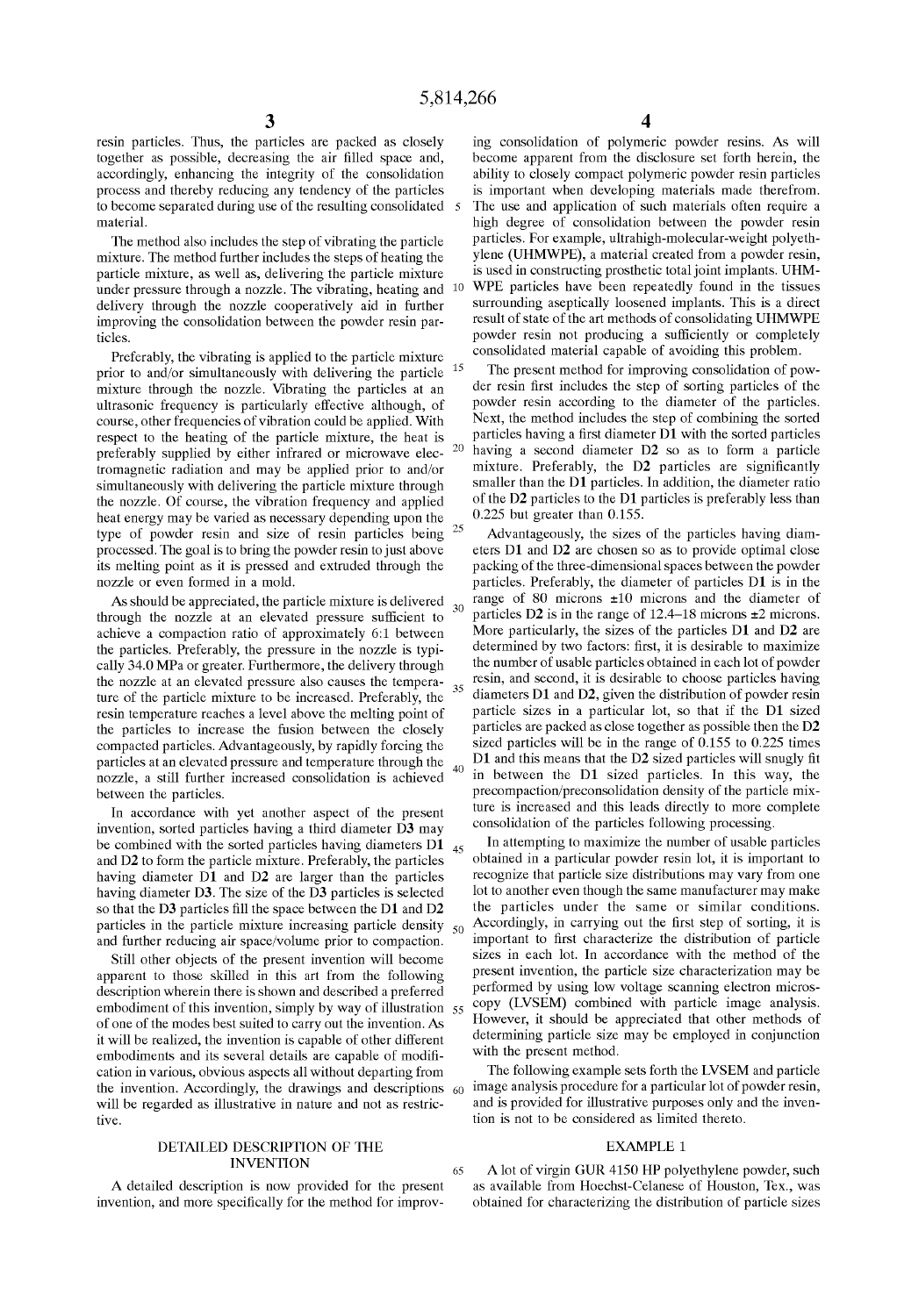60

within the lot. Three samples were taken from the lot. Each sample Was obtained by using a metal scoop to gather approximately 1 gram of material from a 0.5 kg bag of virgin powder. Precautionary steps Were taken to insure that no static charges Were present on the metal scoop since a charged metal scoop would be likely to retain smaller size poWder particles. Next the poWder Was sprinkled onto double stick tape adhering to phosphor-bronze specimen holders. The polyethylene particles attached to the specimen holders were then coated with a thin  $(5.5 \text{ nm})$  discontinuous layer of platinum in an argon atmosphere by using a microsputterer coater. The particles Were then examined using an Hitachi-S-900 low voltage, (1.5 kV), scanning electron microscope. These polyethylene particles, herein after referred to as the micron-sized particles, were imaged at a magnification of  $100 \times$ , and the submicron-sized structures within these particles were imaged at a magnification of 5000x. These particular magnifications were selected to provide equivalent sizes of the micron and submicron-sized particles When observed on the LVSEM vieWing screen. Two photographs were then taken at each magnification on

6

3000 Workstation. No attempt Was made to determine the shape and size of the nanometer sized fibrils that link the submicron-sized structures.

10 criteria. Non-normally distributed data Was compared by Each group of data regarding particle size and shape was tested for normality by using the Kolmogorov-Smirnov Test. Multiple group comparisons of normally distributed data were performed by using ANOVA and the Scheffe post hoc using the Kruskal-Wallis test. All statistical computations were performed by using Statview 4.1 software, available from Abacus Concepts, Inc., San Francisco, Calif.

Tables 1 and 2 set forth below, show the size (in units of microns) and shape (dimensionless) parameters of micron sized particles (Table 1) and size and shape parameters of submicron-sized particles (Table 2) for the virgin GUR 4150 HP poWder used in this Example:

TABLE 1

|                          | Size Parameters |            |      |                                                                                                                                                                                                | Shape Parameters |    |
|--------------------------|-----------------|------------|------|------------------------------------------------------------------------------------------------------------------------------------------------------------------------------------------------|------------------|----|
| Lot $A$ $D_{\text{max}}$ |                 | $D_{\min}$ | Area | Perimeter                                                                                                                                                                                      | <b>CSF</b>       | AR |
|                          |                 |            |      | Average $81.4 \pm 43.2$ $55.2 \pm 32.1$ $4731 \pm 6122$ $244.9 \pm 134.6$ $0.78 \pm 0.06$ $1.53 \pm 0.03$<br>Range $10.5 - 342.9$ 8.1 - 288.6 77 - 76817 32.3 - 1162.5 0.56 - 0.92 1.15 - 3.61 |                  |    |

TABLE 2

|         | Size Parameters  |                                                                                                                                                                                                      |      |           | Shape Parameters |    |
|---------|------------------|------------------------------------------------------------------------------------------------------------------------------------------------------------------------------------------------------|------|-----------|------------------|----|
| Lot $A$ | $D_{\text{max}}$ | $D_{min}$                                                                                                                                                                                            | Area | Perimeter | <b>CSE</b>       | AR |
|         |                  | Average $0.86 \pm 0.38$ $0.58 \pm 0.22$ $0.48 \pm 0.44$ $2.55 \pm 1.08$ $0.82 \pm 0.06$ $1.48 \pm 0.33$<br>Range $0.21 - 2.72$ $0.15 - 2.06$ $0.029 - 4.3$ $0.62 - 8.31$ $0.54 - 0.92$ $1.11 - 3.52$ |      |           |                  |    |

randomly selected regions of each field of view with Polaroid type 52 film.

Next, each photomicrograph Was scanned into a DEC VAX computer. An x-y grid of six vertical and six horizontal lines, all equally spaced, Was superimposed on each photo micrograph of micron or submicron-sized particles. Individual "cells" in this grid Were randomly selected, using a table of random numbers, and all particles inside the cell were selected for analysis. Beginning with the first randomly chosen cell, 50 particles Were selected from each photomi crograph for size and shape analyses.

Then, each particle selected for analysis, Whether micron or submicron-sized, was scanned into the computer and outlined With a cursor. This outline Was converted to a set of x-y coordinates defining the perimeter of the particle. A  $_{55}$ custom image analysis program, available from Zedec Technologies, Burlington, NC, Was used to compute the distance from each coordinate on the perimeter to all other points on the perimeter. Particle size was then quantified by using the following measures:  $D_{max}$ . (maximum diameter);  $D_{min}$  (least distance between all pairs of points that meet the criterion of being one-half of the perimeter aWay from each other); Area; and Perimeter.

Particle shape Was then determined by using the circular shape factor (CSF) where  $CSF=4\eta$  Area÷Perimeter<sup>-</sup>, and the 65 aspect ratio (AR) where  $AR=D_{max}+D_{min}$ . These measurements and computations were performed with a DEC Alpha

45 50 microns for D1 particles and  $\pm 2$  microns for D2 particles. Advantageously, after determining the distribution of particle sizes for a particular lot, then the diameters D1 and D2 may be selected. More specifically, based upon the distribution of particle sizes,  $\overline{D1}$  and  $\overline{D2}$  will be chosen so as to maximize the number of particles having the chosen diameters. Of course, the particle sizes chosen will be within the parameters for the diameter ratio set forth above. In addition, it should be appreciated that the particles selected as having diameters D1 and D2 will not all have the same exact diameter. The actual diameters may vary by  $\pm 10$ Thus, this allows for the maximum number of particles in a particular lot to be utilized in carrying out the method of the present invention.

The choice of particle sizes  $D1$ ,  $D2$ , etc. may be adjusted, depending upon the size distributions measured, according to the methods just described. These size selections D1, D2, etc may vary by lot, resin type, or resin manufacturer.

The particles having diameters D1 and D2 must then be sorted from the remaining particles. The sorting may be done by any method known in the relevant art, such as, for example, differential centrifugation or by using a proper size sieve for separating the particles of the selected diameters. Once the particles of different diameters are sorted, they are then combined and mixed to form the particle mixture. As a result of the sorting, a particle mixture is formed having enhanced consolidation due to the closely interconnected and compacted poWder resin particles.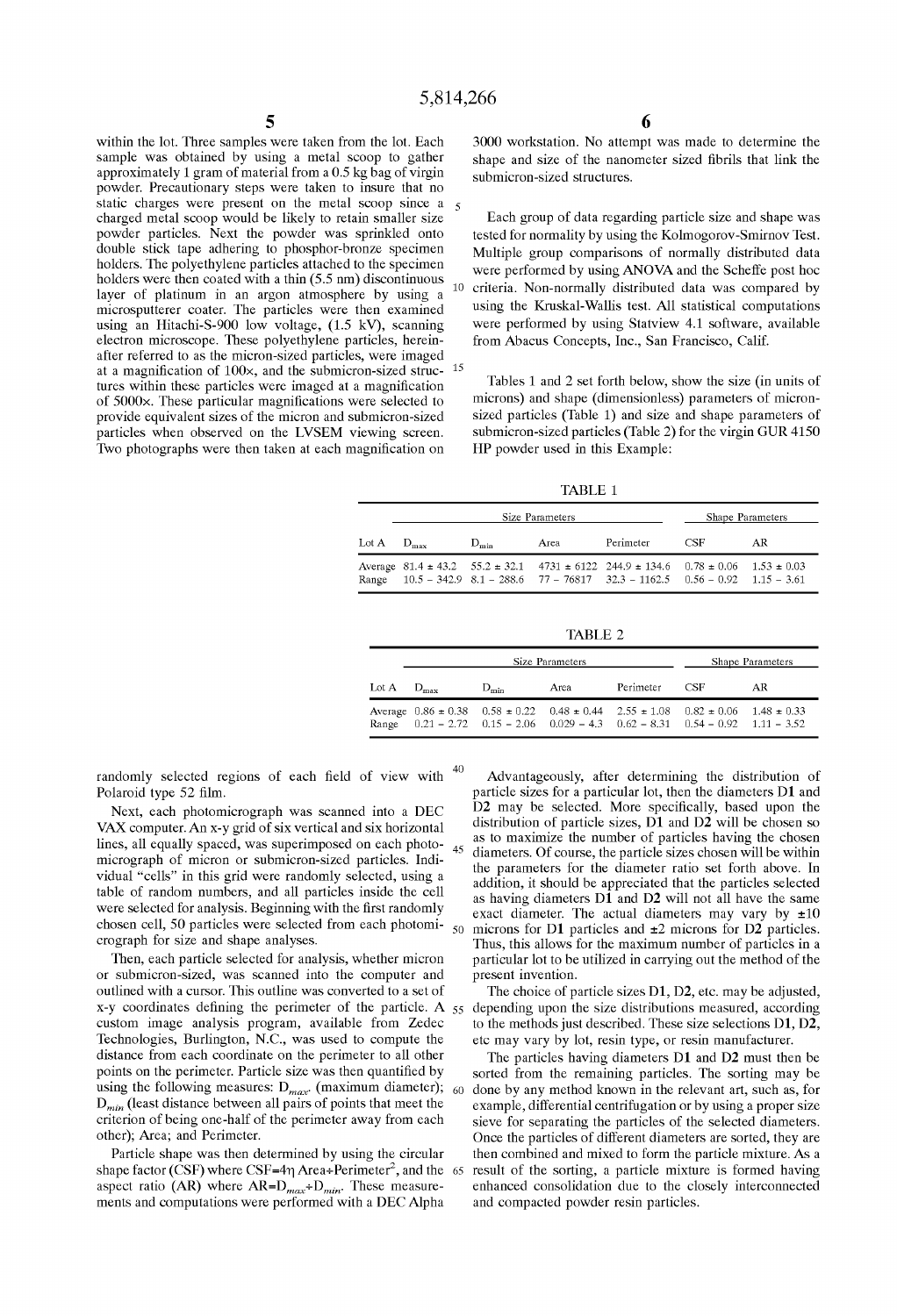The method also includes the steps of vibrating, heating and delivering the particle mixture through a nozzle so as to further enhance the consolidation between the powder resin particles. More specifically, the particle mixture is rapidly forced through a nozzle at elevated pressure. The rapid, high pressure compaction process causes the particle mixture to be heated above its melting point. Advantageously, the forced compaction and heating, in conjunction With the novel particle mixture (already having enhanced consolida tion as a result of the sorted particles With diameters D1 and 10 D2 being combined), causes the poWder particles to fuse more completely than other current methods of extrusion or molding consolidation known in the art. The pressure at which the particle mixture is forced through the nozzle is preferably at least 34 MPa so as to achieve a compaction 15 ratio of approximately 6:1.

The vibrating may be applied to the particle mixture either prior to and/or during delivery of the particle mixture through the nozzle. The vibration may be applied ultrasonically using an ultrasonic vibrator of a type well known in the <sup>20</sup> art or by vibration Welding at a loWer frequency. The frequency of the vibration to be applied is determined by considering a number of factors including the geometry of the nozzle or mold, the resin type and the particle size distribution of the resin. The goal is to generate enough heat 25 by friction to promote particle melting. Thus, vibratory compaction causes the consolidation of the particles to be even further improved.

In addition to the heating which occurs during delivery of  $\frac{1}{30}$ the particle mixture through the nozzle, additional heat may be applied to the particle mixture. Additional heating is preferably applied in the form of infrared and/or microWave electromagnetic radiation. The radiation used is largely determined by the chemical properties of the resin being processed. Of course, the electromagnetic radiation heating further insures complete melting and pressure induced fusion consolidation.

In order to still further improve the consolidation between the poWder resin particles, the present method may include the step of sorting the particles to obtain particles having diameters, D1, D2, D3, D4, . . . DN. Each subsequent particle diameter Would be smaller than the preceding par ticle diameter. Advantageously, the particles of diameter D3 would fill in the voids left between particles having diameter D1 and D2. This process, could be reiterated for particles of size  $D4$  and  $D5$ ... DN which fill in the voids between particles D1, D2, D3; D1, D2, D3, D4 . . . etc.

Briefly summarizing, the present method for improving consolidation of powder resin includes the step of sorting  $\zeta_0$ particles of poWder resin according to the diameter of the particles. Particles having diameter D1 and D2 are then combined to form a particle mixture. Particles D1 are larger than particles D2 and additional particles of D3, D4, . . . DN, may also be added When forming the particle mixture. As 55 ing is applied at an ultrasonic frequency. also described, the method includes the step of vibrating, heating and delivering the particle mixture through a nozzle or into a mold so as to further enhance the consolidation of particles Within the particle mixture.

In summary, numerous benefits have been described 60 Which result from employing the concepts of the present invention. Advantageously, the method of the present inven tion provides for improving the consolidation of poWder resin particles. More specifically, the sorting, vibrating, heating and delivering steps of the method function collec tively and synergistically to improve the consolidation of the poWder resin particles. 65

The foregoing description of a preferred embodiment of the invention has been presented for purposes of illustration and description. It is not intended to be exhaustive or to limit the invention to the precise form disclosed. Obvious modi fications or variations are possible in light of the above teachings. The embodiment Was chosen and described to provide the best illustration of the principles of the invention and its practical application to thereby enable one of ordi nary skill in the art to utilize the invention in various embodiments and with various modifications as are suited to the particular use contemplated. All such modifications and variations are Within the scope of the invention as deter mined by the appended claims when interpreted in accordance with the breadth to which they are fairly, legally and equitably entitled.

We claim:

35

45

 $40$ 

1. A method for improving consolidation of poWder resin, said method comprising the steps of:

- sorting particles of said powder resin according to diameter of said particles;
- combining said sorted particles having a first diameter  $D_1$ , with said sorted particles having a second diameter  $\overline{D}_2$ to form a particle mixture wherein  $D_1 > D_2$ ;

vibrating said particle mixture;

heating said particle mixture; and

delivering said particle mixture through a nozzle.

2. The method set forth in claim  $1$ , wherein said first diameter particles  $D_1$  have a diameter within a range of 70–90 microns and said second diameter particles  $D_2$  have a diameter Within a range of 10.4—20 microns.

3. The method set forth in claim 2, Wherein the ratio of said second diameter particles  $D_2$  to said first diameter particles  $D_1$  is less than 0.225.

4. The method set forth in claim 1, further including combining said sorted particles having a third diameter  $D_3$ with said first diameter particles  $D_1$  and said second diameter particles  $D_2$  to form said particle mixture wherein  $D_3$ < $D_2$ < $D_1$ .

5. The method set forth in claim 1, Wherein said vibrating is applied prior to delivering said particle mixture through said nozzle.

6. The method set forth in claim 5, Wherein said vibrating is applied at an ultrasonic frequency.

7. The method set forth in claim 1, Wherein said vibrating is applied simultaneously With delivering said particle mix ture through said nozzle.

8. The method set forth in claim 7, Wherein said vibrating is applied at an ultrasonic frequency.

9. The method set forth in claim 1, Wherein said vibrating is applied prior to and simultaneously With delivering said particle mixture through said nozzle.

10. The method set forth in claim 9, Wherein said vibrat

11. The method set forth in claim 1, Wherein said heating is applied simultaneously With delivering said particle mix ture through said nozzle.

12. The method set forth in claim 11, Wherein said heating is applied as infrared/microWave electromagnetic radiation.

13. The method set forth in claim 1, Wherein said particle mixture is delivered through said nozzle at a pressure sufficient to achieve particle heating beyond melting point and a compaction ratio of 6:1 between said particles.

14. The method set forth in claim 13, Wherein said pressure is at least 34 MPa.